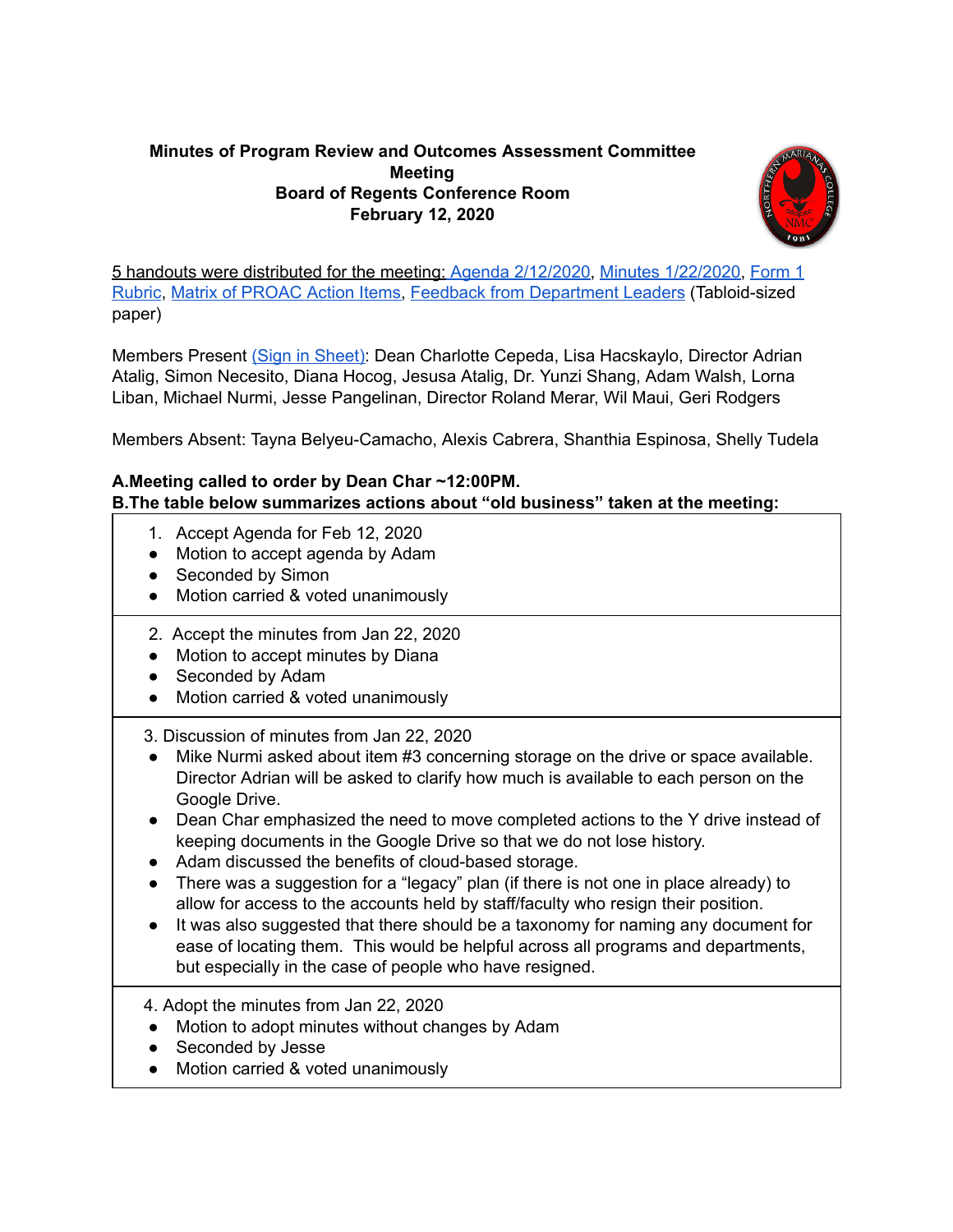5. Discussion of "tabled items from Agenda Jan 22."

a. "Review action plans from IR and feedback from college community."

Lisa presented the Feedback from [Department](https://drive.google.com/file/d/1KjvIFEX-znr1J53kdpO03xd0dNPJ-yii/view?usp=sharing) Leaders so that PROAC members can see what is needed by department leaders. Overall themes from the document are:

- Need for master calendar
- Need for feedback to programs from PROAC
- Streamlining of assessment process
- Need a document that spells out who is in charge on the program and department level.
- Need map of GELOs, PLOs, SLOs.
- Need to know the different levels of understanding how to complete the Form 1 (suggestion to set aside one day of PD to complete the first 3 columns in the fall) with OIE providing assistance.

On a side note, there was discussion around the naming of the Form 1 lead by Adam.

- He emphasized that the name of the form should accurately reflect what is being evaluated. There are many names for the same form: Memo 1, Form 1, PROAC Form 1. There is also Form 2 which is the self-study form.
- Jesse will be attending the Academic Council Meeting on Feb 14 and will request that the name of the Memo 1 be changed to Course Assessment.
- Dean Char stated that Academic Council and PROAC will be asked to give their input about streamlining and creating a "do-able" assessment cycle with the General Education Committee. More details will be discussed at a later PROAC meeting.
- See more details about PROAC's vote for the name change of Form 1 under new business.
- b. "Spring 2020: Provide feedback to academic programs on 2019-2020 Form 1s submitted"
- Geri showed how academic programs can submit their Form 1 to special subfolders within the PROAC 2019-2020 folder (screenshot sent via email).

Due to time constraints, Dean Char & Lisa asked for the tabling of items c & d until the next meeting.

- c. Assessment and program review handbook
- d. Prepare for Program Review AY 2020-2021

## **C. The table below summarizes actions about "new business" taken at the meeting:**

1. Length of term for PROAC members appointed by Faculty Senate

Currently there are no terms spelled out in the IE Guide [\(2014\).](http://www.marianas.edu/media/resource%20documents/2013%20IE%20Guide/Institutional%20Excellence%20Guide%20October%202014%20FINAL%20(4.28.14).pdf) Recommendation for minimum of 2 year appointment.

- Motion made by Jesse to recommend to the Faculty Senate a minimum length of two years for PROAC members appointed by the Faculty Senate.
- Seconded by Adrian.
- Motion carried and passed unanimously.
- Yunzi as Faculty Senate Vice-President will report to PROAC with updates as soon as they become available.
- 2. Change the name of PROAC Form 1 to Program Assessment Form (PAF)